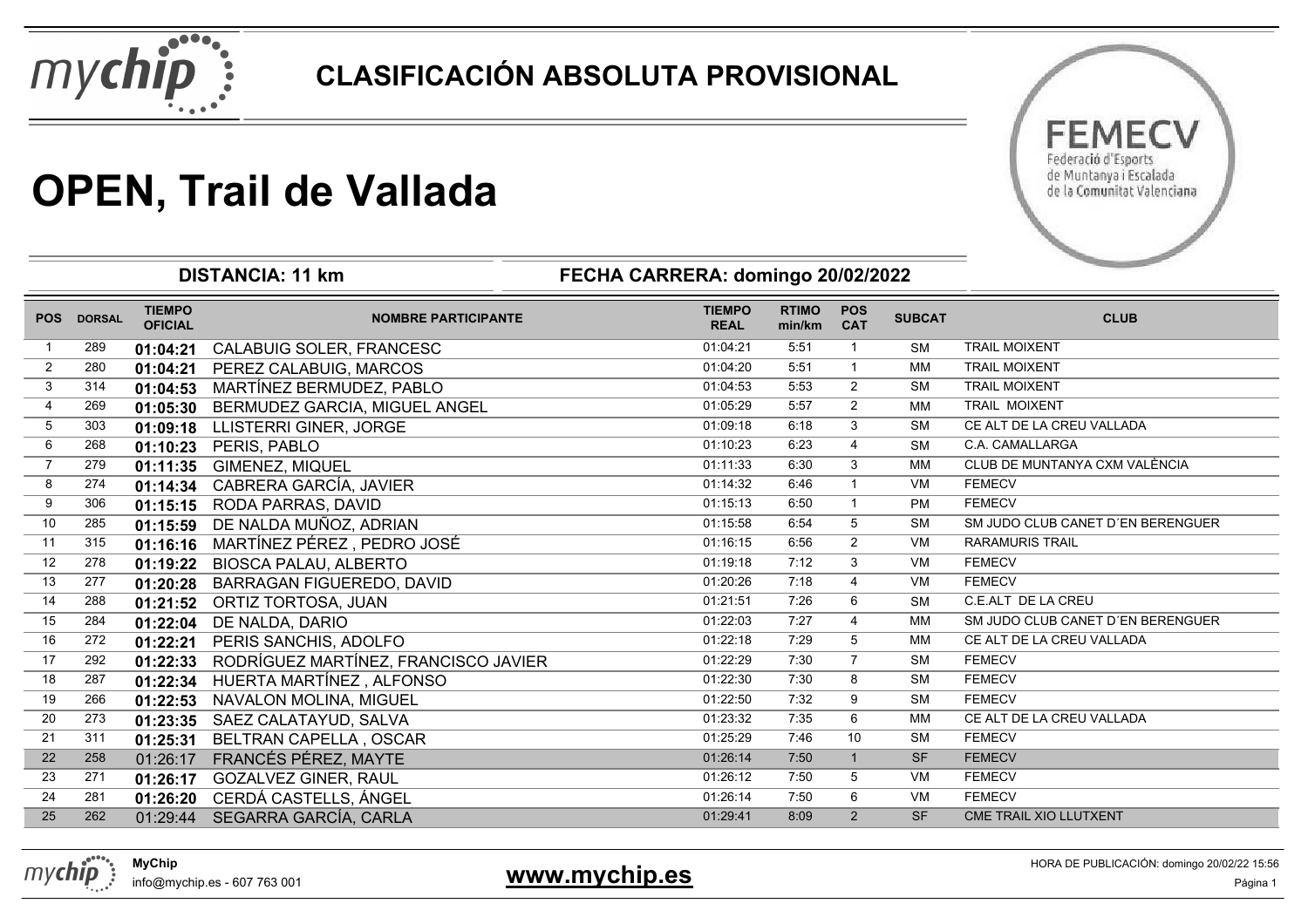



# **OPEN, Trail de Vallada**

|            |               |                                 | <b>DISTANCIA: 11 km</b>           | FECHA CARRERA: domingo 20/02/2022 |                        |                          |               |                                  |
|------------|---------------|---------------------------------|-----------------------------------|-----------------------------------|------------------------|--------------------------|---------------|----------------------------------|
| <b>POS</b> | <b>DORSAL</b> | <b>TIEMPO</b><br><b>OFICIAL</b> | <b>NOMBRE PARTICIPANTE</b>        | <b>TIEMPO</b><br><b>REAL</b>      | <b>RTIMO</b><br>min/km | <b>POS</b><br><b>CAT</b> | <b>SUBCAT</b> | <b>CLUB</b>                      |
| 26         | 275           | 01:29:45                        | MASIP TORMO, IÑAKI                | 01:29:41                          | 8:09                   | 11                       | <b>SM</b>     | C.A LA MALLÀ TOT PULMÓ           |
| 27         | 270           | 01:30:34                        | MARTINEZ BENEJAMA, PEDRO          | 01:30:31                          | 8:14                   | 12                       | <b>SM</b>     | CLUB DE MUNTANYA CXM VALÈNCIA    |
| 28         | 304           | 01:30:45                        | PERIS CAMARASA, BORJA             | 01:30:44                          | 8:15                   | 13                       | <b>SM</b>     | <b>FEMECV</b>                    |
| 29         | 291           | 01:32:23                        | MICÓ GARCÍA, JOSE MANUEL          | 01:32:21                          | 8:23                   | $\overline{2}$           | <b>PM</b>     | <b>FEMECV</b>                    |
| 30         | 265           | 01:33:10                        | <b>GARCIA BELLVIS, CARLOS</b>     | 01:33:05                          | 8:28                   | $\overline{7}$           | МM            | <b>SENDA CALENTA</b>             |
| 31         | 305           | 01:33:33                        | <b>GARCÍA GARCÍA, SERGIO</b>      | 01:33:32                          | 8:30                   | $\overline{7}$           | <b>VM</b>     | <b>FEMECV</b>                    |
| 32         | 312           | 01:33:46                        | MOMPÓ I SERRA, VICENT             | 01:33:44                          | 8:31                   | 8                        | МM            | <b>ATLETISME ONTINYENT</b>       |
| 33         | 300           | 01:33:55                        | CALATAYUD HUERTAS, ARACELI        | 01:33:51                          | 8:32                   | $\overline{1}$           | <b>VF</b>     | CE ALT DE LA CREU VALLADA        |
| 34         | 309           | 01:33:55                        | <b>GALIANA SUCIAS, MANUEL</b>     | 01:33:51                          | 8:32                   | 8                        | VM            | CE ALT DE LA CREU VALLADA        |
| 35         | 290           | 01:34:11                        | MONTORO VILA, PABLO               | 01:34:06                          | 8:33                   | 14                       | <b>SM</b>     | <b>FEMECV</b>                    |
| 36         | 198           | 01:34:12                        | BESÓ MARTÍNEZ, SALVADOR           | 01:34:08                          | 8:33                   | 9                        | VM            | <b>FEMECV</b>                    |
| 37         | 283           | 01:35:45                        | MARTÍNEZ ALARCON, MANUEL          | 01:35:43                          | 8:42                   | 10                       | VM            | <b>TRAIL MOIXENT</b>             |
| 38         | 257           | 01:36:26                        | CARTAGENA FERNÁNDEZ, REBECA       | 01:36:24                          | 8:46                   | 3                        | <b>SF</b>     | <b>FEMECV</b>                    |
| 39         | 310           | 01:37:12                        | VIDAL CALABUIG, VICENTE           | 01:37:03                          | 8:50                   | 11                       | VM            | KAMUABU SPORTS MOIXENT           |
| 40         | 276           | 01:39:23                        | GARRIGÓS BELDA, JOSÉ VICENTE      | 01:39:23                          | 9:02                   | 9                        | МM            | <b>FEMECV</b>                    |
| 41         | 261           | 01:39:23                        | GARRIGÓS PEDRÓN, MÍRIAM           | 01:39:22                          | 9:02                   | $\overline{4}$           | <b>SF</b>     | <b>TRAIL MOIXENT</b>             |
| 42         | 260           | 01:39:25                        | MOLLÁ COLOMER, LAURA              | 01:39:21                          | 9:02                   | 2                        | <b>VF</b>     | CE ALT DE LA CREU VALLADA        |
| 43         | 267           | 01:39:25                        | CASTELLS GOZALVEZ, RAFA           | 01:39:22                          | 9:02                   | 12                       | <b>VM</b>     | CE ALT DE LA CREU VALLADA        |
| 44         | 282           | 01:42:58                        | GÓMEZ MUÑOZ, RAFAEL               | 01:42:52                          | 9:21                   | 13                       | <b>VM</b>     | <b>FEMECV</b>                    |
| 45         | 313           | 01:43:16                        | PAREDES GALLEGO, FRANCISCO        | 01:43:16                          | 9:23                   | 15                       | <b>SM</b>     | <b>RARAMURIS TRAIL</b>           |
| 46         | 302           | 01:43:17                        | SEGARRA SANCHEZ, EVA              | 01:43:15                          | 9:23                   | 3                        | <b>VF</b>     | <b>RARAMURIS TRAIL</b>           |
| 47         | 293           | 01:43:18                        | <b>MARTINEZ PEREZ, RUBEN</b>      | 01:43:15                          | 9:23                   | 16                       | <b>SM</b>     | <b>RARAMURIS TRAIL</b>           |
| 48         | 301           | 01:43:18                        | CARBONELL BONETE, STELA           | 01:43:17                          | 9:23                   | 5                        | <b>SF</b>     | S.M. CLUB ATLETISMO PETRER CAPET |
| 49         | 308           | 01:45:41                        | CASTELLÓ GOZALVEZ, EMILIO         | 01:45:36                          | 9:36                   | 14                       | VM            | <b>FEMECV</b>                    |
| 50         | 307           |                                 | 01:47:12 VÁZQUEZ QUILIS, SANTIAGO | 01:47:06                          | 9:44                   | 15                       | VM            | <b>FEMECV</b>                    |



info@mychip.es - 607 763 001

#### 1 and **1 and 1 and 1 and 1 and 1 and 1 and 1 and 1 and 1 and 1 and 1 and 1 and 1 and 1 and 1 and 1 and 1 and 1 and 1 and 1 and 1 and 1 and 1 and 1 and 1 and 1 and 1 and 1 and 1 and 1 and 1 and 1 and 1 and 1 and 1 and 1 and**